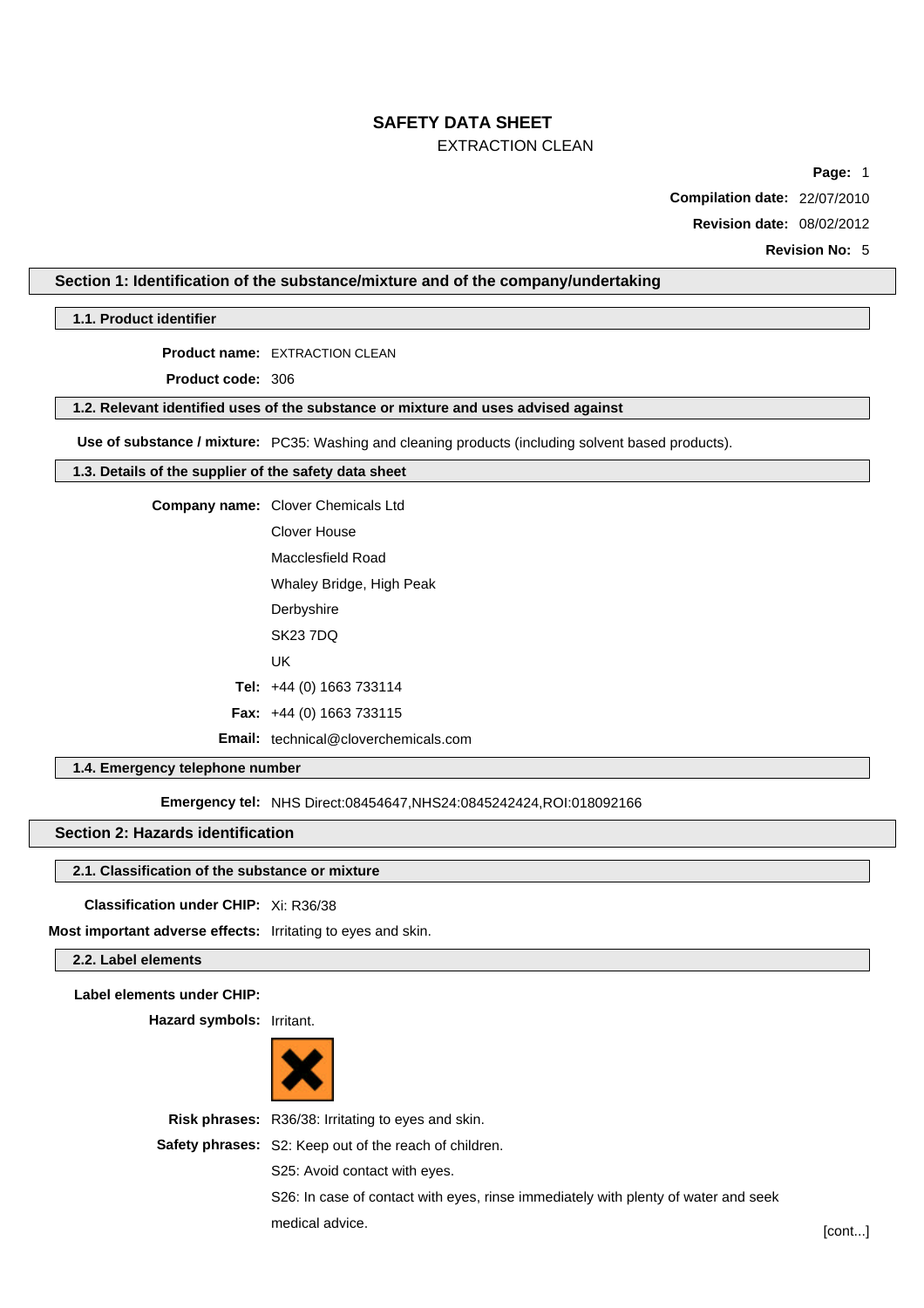# **2.3. Other hazards**

# **PBT:** This substance is not identified as a PBT substance.

# **Section 3: Composition/information on ingredients**

# **3.2. Mixtures**

# **Hazardous ingredients:**

ALKYLAMINE CARBOXYLATE

| <b>EINECS</b>    | <b>CAS</b>                            | <b>CHIP Classification</b>                     | <b>CLP Classification</b> | Percent  |
|------------------|---------------------------------------|------------------------------------------------|---------------------------|----------|
|                  |                                       | Xi: R36                                        | -                         | $1 - 5%$ |
|                  |                                       | C 12/15 A, 3-12 EO MULTIBRANCHED (DID 28)      |                           |          |
| <b>POLYMER</b>   | 9043-30-5                             | Xn: R22; Xi: R41                               | -                         | $1 - 5%$ |
|                  | C9/11 A,5-11 EO MULTIBRANCHED(DID 23) |                                                |                           |          |
| <b>POLYMER</b>   | 127036-24-2                           | Xi: R41                                        |                           | $1 - 5%$ |
|                  |                                       | C9/11 A, >3-6 EO PREDOMINANTLY LINEAR (DID 21) |                           |          |
| <b>POLYMER</b>   | 160875-66-1                           | Xi: R41                                        | $\overline{\phantom{0}}$  | $1 - 5%$ |
| SODIUM HYDROXIDE |                                       |                                                |                           |          |
| 215-185-5        | 1310-73-2                             | C: R35                                         | Skin Corr. 1A: H314       | 1%       |

# **Section 4: First aid measures**

| 4.1. Description of first aid measures |                                                                                                               |  |
|----------------------------------------|---------------------------------------------------------------------------------------------------------------|--|
|                                        | Skin contact: Wash immediately with plenty of soap and water. Transfer to hospital if there are burns         |  |
|                                        | or symptoms of poisoning.                                                                                     |  |
|                                        | Eye contact: Bathe the eye with running water for 15 minutes. Transfer to hospital for specialist             |  |
|                                        | examination.                                                                                                  |  |
|                                        | <b>Ingestion:</b> Wash out mouth with water. Do not induce vomiting. If conscious, give half a litre of water |  |
|                                        | to drink immediately. Transfer to hospital as soon as possible.                                               |  |
|                                        | Inhalation: Remove casualty from exposure ensuring one's own safety whilst doing so. If                       |  |
|                                        | conscious, ensure the casualty sits or lies down. If unconscious and breathing is OK,                         |  |
|                                        | place in the recovery position. Transfer to hospital as soon as possible.                                     |  |
|                                        | 4.2. Most important symptoms and effects, both acute and delayed                                              |  |
|                                        | <b>Skin contact:</b> There may be irritation and redness at the site of contact.                              |  |
|                                        | Eye contact: There may be pain and redness. The eyes may water profusely. There may be severe                 |  |
|                                        | pain. The vision may become blurred. May cause permanent damage.                                              |  |
|                                        | Ingestion: There may be soreness and redness of the mouth and throat. Nausea and stomach                      |  |
|                                        | pain may occur.                                                                                               |  |
|                                        | <b>Inhalation:</b> There may be irritation of the throat with a feeling of tightness in the chest.            |  |
|                                        |                                                                                                               |  |

**Delayed / immediate effects:** Immediate effects can be expected after short-term exposure.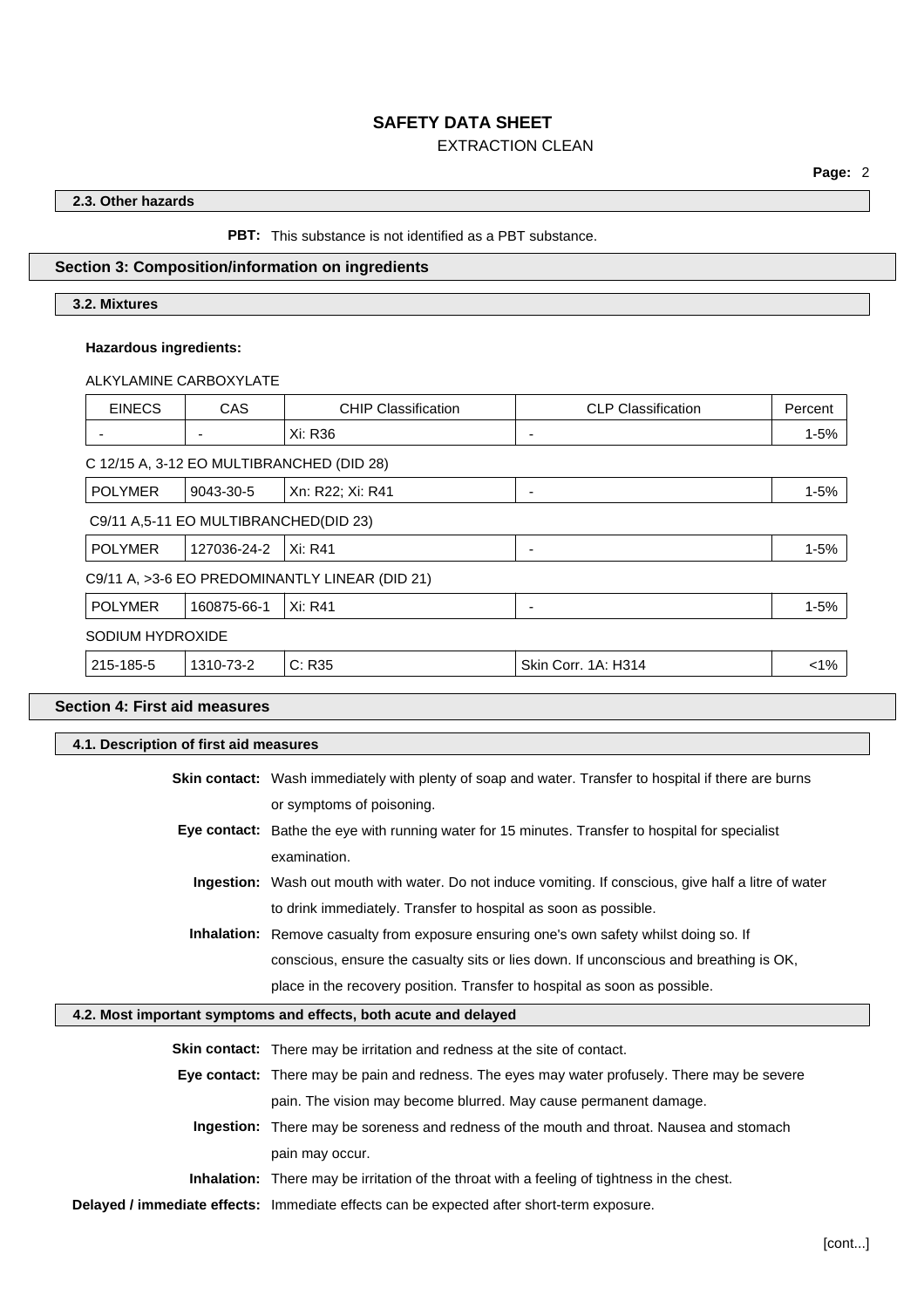# **SAFETY DATA SHEET**

# EXTRACTION CLEAN

#### **4.3. Indication of any immediate medical attention and special treatment needed**

**Immediate / special treatment:** Eye bathing equipment should be available on the premises.

#### **Section 5: Fire-fighting measures**

#### **5.1. Extinguishing media**

**Extinguishing media:** Suitable extinguishing media for the surrounding fire should be used. Use water spray

to cool containers.

### **5.2. Special hazards arising from the substance or mixture**

**Exposure hazards:** In combustion emits toxic fumes of carbon dioxide / carbon monoxide.

#### **5.3. Advice for fire-fighters**

**Advice for fire-fighters:** Wear self-contained breathing apparatus. Wear protective clothing to prevent contact

with skin and eyes.

#### **Section 6: Accidental release measures**

# **6.1. Personal precautions, protective equipment and emergency procedures**

**Personal precautions:** Mark out the contaminated area with signs and prevent access to unauthorised personnel. Do not attempt to take action without suitable protective clothing - see section

8 of SDS. Turn leaking containers leak-side up to prevent the escape of liquid.

#### **6.2. Environmental precautions**

**Environmental precautions:** Do not discharge into drains or rivers. Contain the spillage using bunding.

### **6.3. Methods and material for containment and cleaning up**

**Clean-up procedures:** Absorb into dry earth or sand. Transfer to a closable, labelled salvage container for

disposal by an appropriate method.

#### **6.4. Reference to other sections**

**Reference to other sections:** Refer to section 8 of SDS.

#### **Section 7: Handling and storage**

#### **7.1. Precautions for safe handling**

**Handling requirements:** Avoid direct contact with the substance. Ensure there is sufficient ventilation of the area.

Avoid the formation or spread of mists in the air.

# **7.2. Conditions for safe storage, including any incompatibilities**

**Storage conditions:** Store in cool, well ventilated area. Keep container tightly closed.

**Suitable packaging:** Stainless steel. Teflon. Polyethylene.

#### **7.3. Specific end use(s)**

**Specific end use(s):** No data available.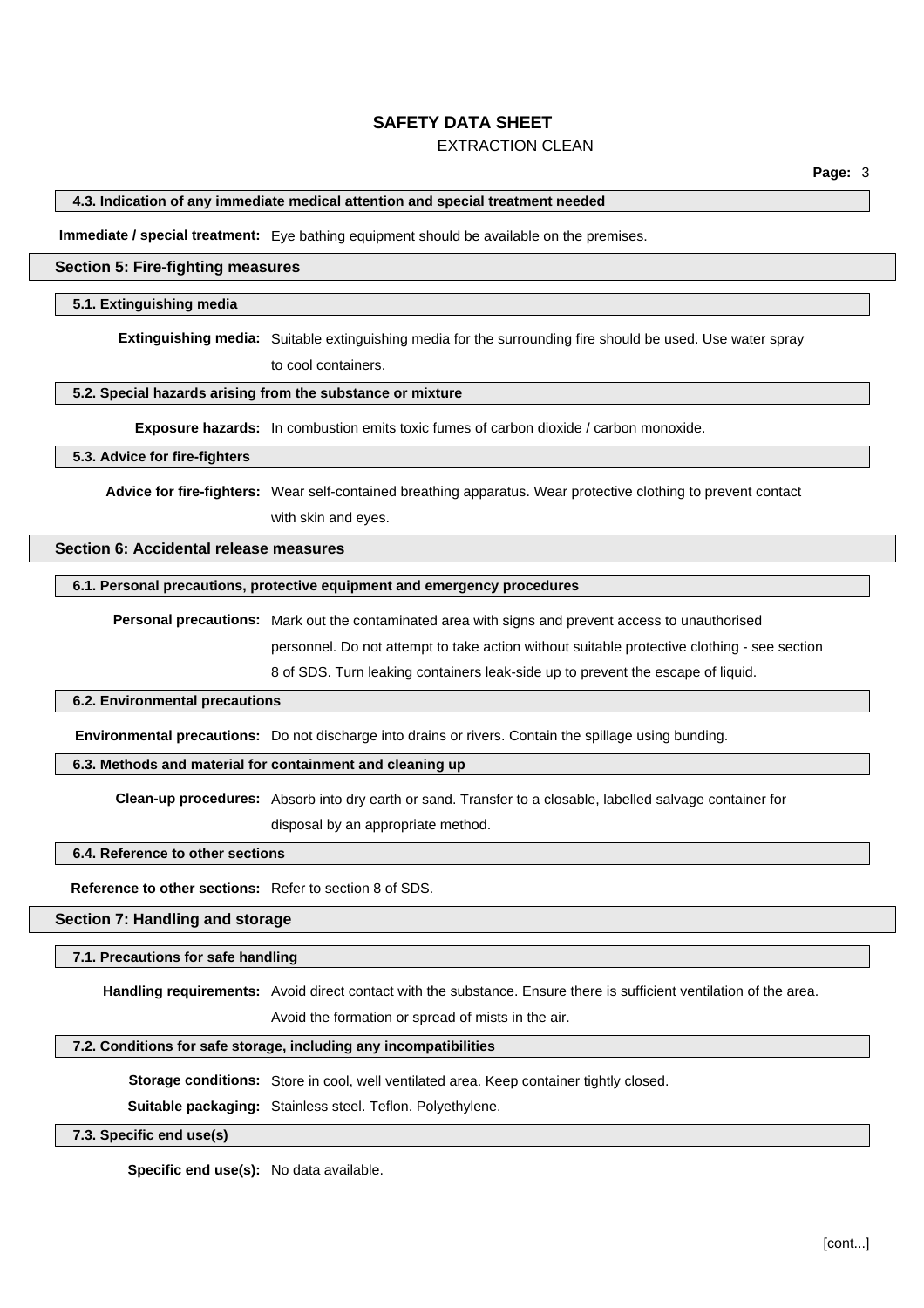**Page:** 4

#### **Section 8: Exposure controls/personal protection**

# **8.1. Control parameters**

### **Hazardous ingredients:**

# **SODIUM HYDROXIDE**

### **Workplace exposure limits: Respirable dust**

State | 8 hour TWA | 15 min. STEL | 8 hour TWA | 15 min. STEL UK - 2 mg/m3 - -

**8.2. Exposure controls**

**Engineering measures:** Ensure there is sufficient ventilation of the area.

**Respiratory protection:** Respiratory protection not required.

**Hand protection:** Protective gloves. Gloves (alkali-resistant).

**Eye protection:** Tightly fitting safety goggles. Ensure eye bath is to hand.

**Skin protection:** Protective clothing.

# **Section 9: Physical and chemical properties**

| 9.1. Information on basic physical and chemical properties |                                                  |                          |                                |
|------------------------------------------------------------|--------------------------------------------------|--------------------------|--------------------------------|
|                                                            | <b>State: Liquid</b>                             |                          |                                |
|                                                            | <b>Colour:</b> Green-blue                        |                          |                                |
|                                                            | <b>Odour: Pleasant</b>                           |                          |                                |
| <b>Evaporation rate: Moderate</b>                          |                                                  |                          |                                |
|                                                            | <b>Oxidising:</b> Non-oxidising (by EC criteria) |                          |                                |
| <b>Solubility in water: Soluble</b>                        |                                                  |                          |                                |
|                                                            | Viscosity: Non-viscous                           |                          |                                |
| Boiling point/range°C: 100                                 |                                                  | Melting point/range°C: 0 |                                |
| <b>Relative density: 1.033 - 1.039</b>                     |                                                  |                          | <b>pH:</b> $1\% = 10.5 - 11.5$ |
| VOC $g/I: 0$                                               |                                                  |                          |                                |

**9.2. Other information**

**Other information:** Not applicable.

# **Section 10: Stability and reactivity**

# **10.1. Reactivity**

**Reactivity:** Stable under recommended transport or storage conditions.

**10.2. Chemical stability**

**Chemical stability:** Stable under normal conditions.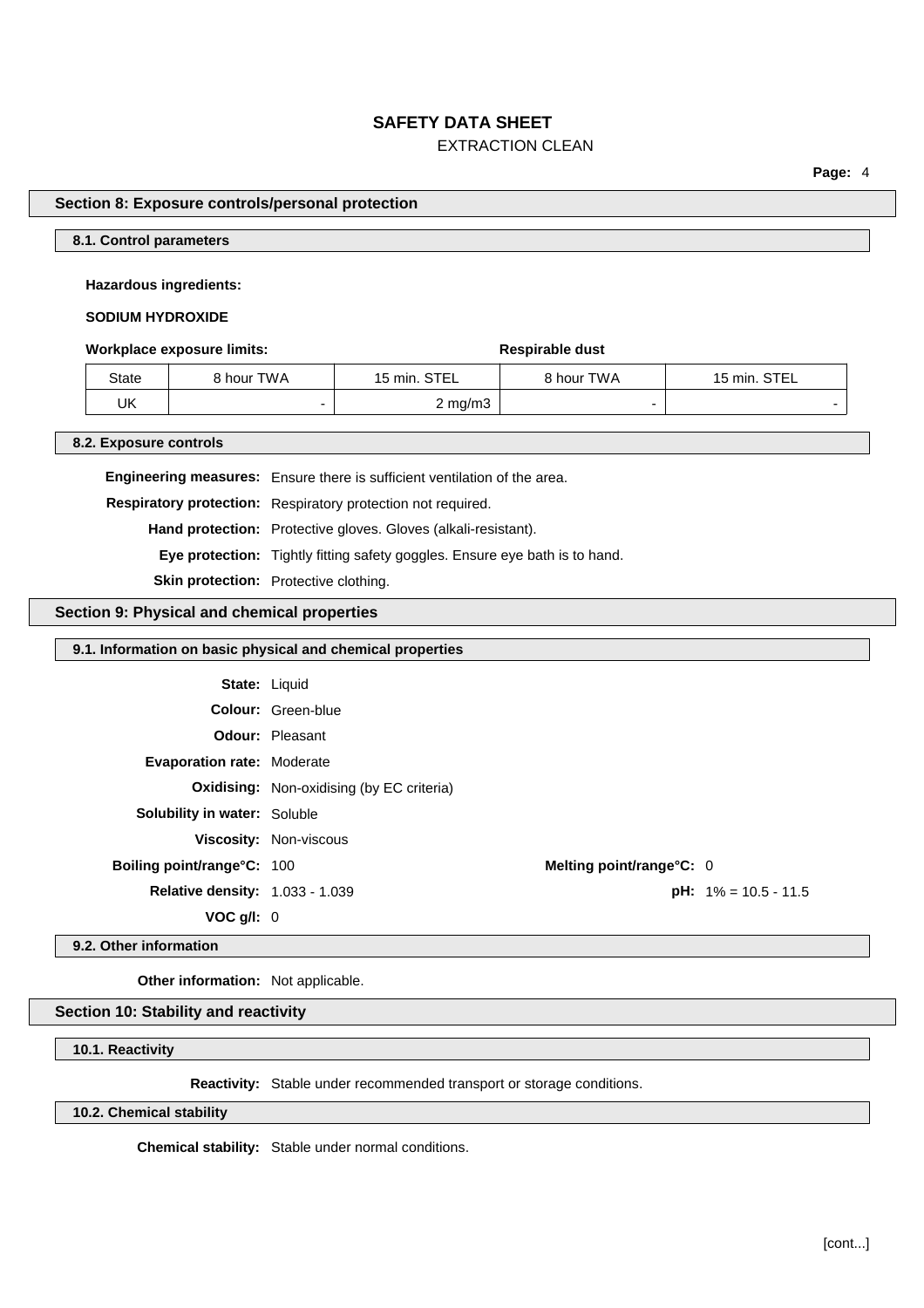#### **10.3. Possibility of hazardous reactions**

**Hazardous reactions:** Hazardous reactions will not occur under normal transport or storage conditions.

# **10.4. Conditions to avoid**

#### **10.5. Incompatible materials**

**Materials to avoid:** Strong oxidising agents. Strong acids.

# **10.6. Hazardous decomposition products**

**Haz. decomp. products:** In combustion emits toxic fumes of carbon dioxide / carbon monoxide.

### **Section 11: Toxicological information**

# **11.1. Information on toxicological effects**

#### **Relevant effects for mixture:**

| Effect     | रoute         | <b>Basis</b>             |
|------------|---------------|--------------------------|
| Irritation | DRM<br>$OP^+$ | calculated<br>Hazardous: |

#### **Symptoms / routes of exposure**

**Skin contact:** There may be irritation and redness at the site of contact.

**Eye contact:** There may be pain and redness. The eyes may water profusely. There may be severe pain. The vision may become blurred. May cause permanent damage.

**Ingestion:** There may be soreness and redness of the mouth and throat. Nausea and stomach pain may occur.

**Inhalation:** There may be irritation of the throat with a feeling of tightness in the chest.

**Delayed / immediate effects:** Immediate effects can be expected after short-term exposure.

# **Section 12: Ecological information**

**12.1. Toxicity**

**Ecotoxicity values:** Not applicable.

#### **12.2. Persistence and degradability**

**Persistence and degradability:** Biodegradable. The surfactants contained in this preperation comply with the

biodegradability criteria as laid down in regulation (EC) No.648/2004 on detergents.

#### **12.3. Bioaccumulative potential**

**Bioaccumulative potential:** No bioaccumulation potential.

**12.4. Mobility in soil**

**Mobility:** Readily absorbed into soil.

# **12.5. Results of PBT and vPvB assessment**

**PBT identification:** This substance is not identified as a PBT substance.